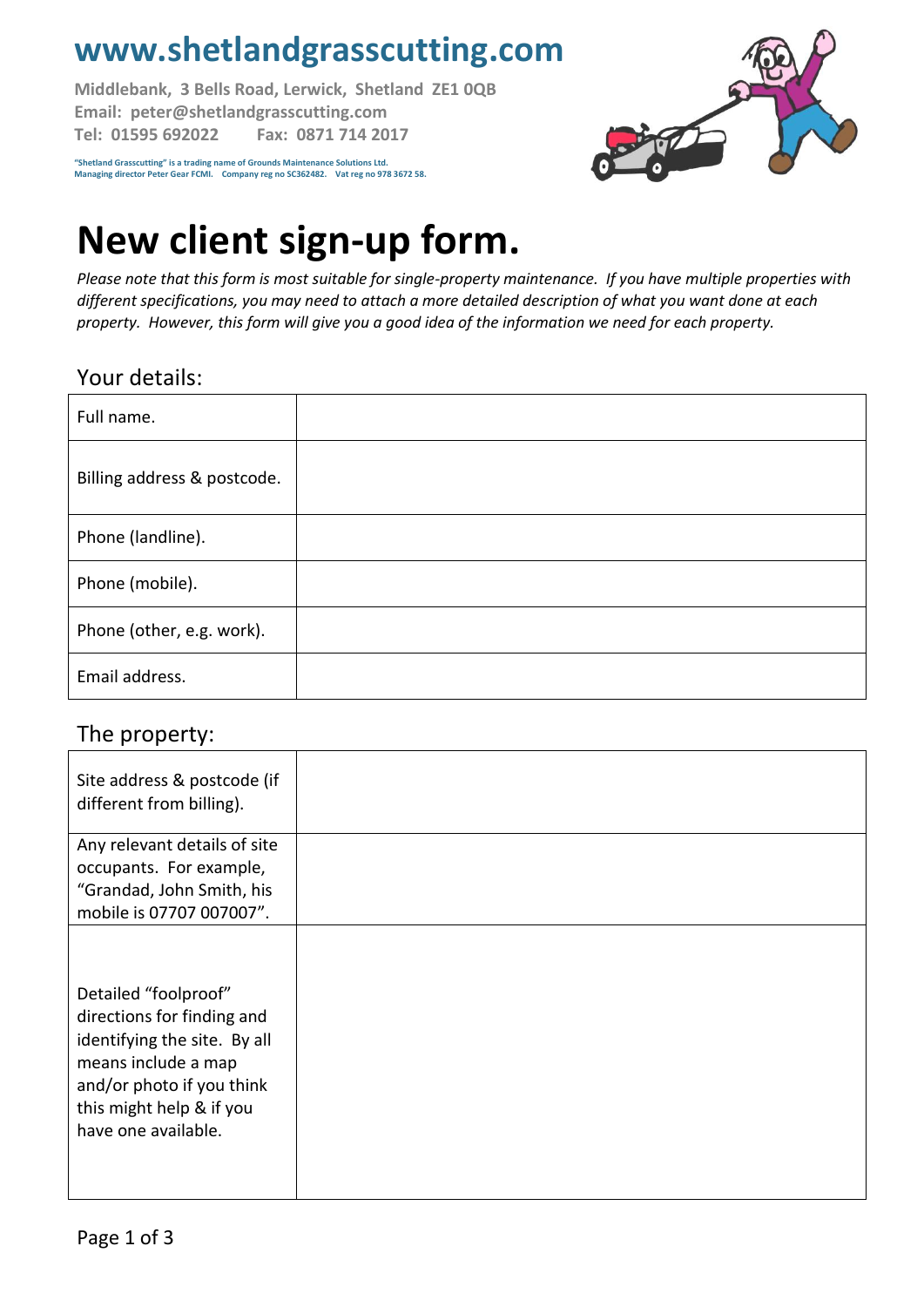# The work:

Please highlight / tick / state what you want done. If you're not sure, please add comments.

Please note that we may not be able to offer all of the different services at a competitive rate in all geographic areas. We might in such instances recommend other means to you of getting the work done (e.g. putting you in touch with another contractor).

| Do you want regular ongoing<br>maintenance, or a one-off?          |                                                                                      | Regular:                                                         | One-off:                    |  |                         |  |
|--------------------------------------------------------------------|--------------------------------------------------------------------------------------|------------------------------------------------------------------|-----------------------------|--|-------------------------|--|
| Is there more to do on the 1st<br>visit, or is it in hand already? |                                                                                      | More to do<br>on 1st visit:                                      | Already well<br>maintained: |  |                         |  |
| Cut grass.                                                         |                                                                                      | Combat moss/algae on hard surfaces.                              |                             |  |                         |  |
| Litterpick.                                                        | Selective weed-killing within turf.                                                  |                                                                  |                             |  |                         |  |
| Trim shrubs.                                                       |                                                                                      | Combat moss in turf.                                             |                             |  |                         |  |
| Hand-weeding and border<br>maintenance.                            | Cut back encroaching turf edge with edging iron,<br>e.g. alongside paving, kerbline. |                                                                  |                             |  |                         |  |
| Autumn leaf clearance.                                             |                                                                                      | Remove dust and stone-chip buildup from<br>alongside kerb-lines. |                             |  |                         |  |
| Weed-killing on hard surfaces.                                     |                                                                                      |                                                                  |                             |  | Arboricultural (trees). |  |
| Other request, or<br>comments. Please detail.                      |                                                                                      |                                                                  |                             |  |                         |  |

## Waste disposal:

If we have to remove waste (clippings etc) from site, we have to pay commercial rates for disposal, at the likes of the SIC waste processing centre. We've no choice but to pass these charges (which are significant) on to the customer. We also need to take into account time involved (onsite / offsite) for disposal. Please indicate, where applicable, what you want done with any waste materials.

I'd prefer you to mulch our clippings in-situ (cheapest option).

Leave clippings in compost heap onsite (next-cheapest).

Bag up clippings, but leave them onsite for me to dispose of myself.

Bag and remove clippings (most expensive option).